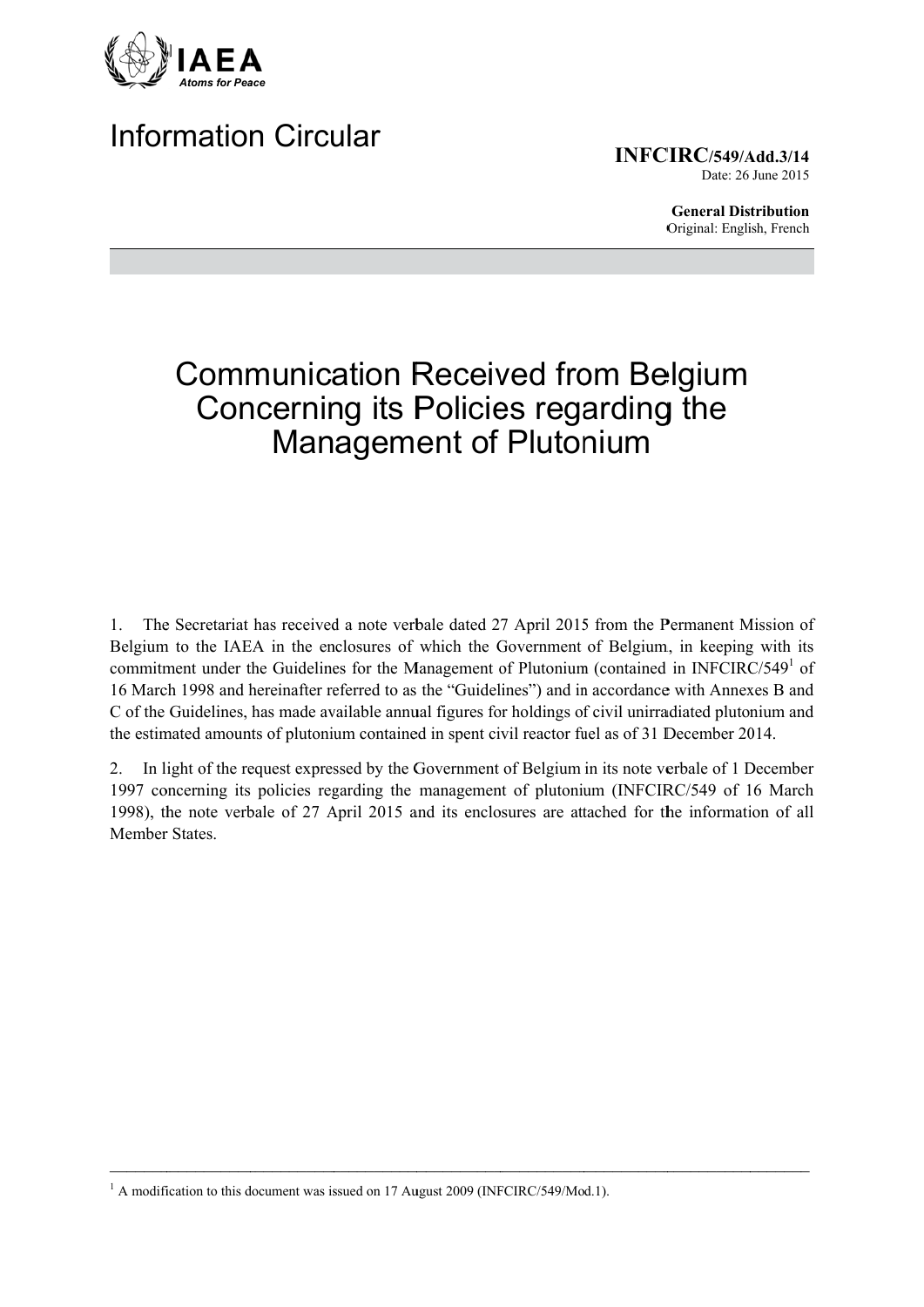Embassy and Permanent Mission of Belgium

Ref. No.: 15/2704 Enclosures: 3 pages

The Permanent Mission of Belgium to the International Atomic Energy Agency presents its compliments to the IAEA Director General and has the honour to refer to Belgium's annual commitment pursuant to the Guidelines for the Management of Plutonium (INFCIRC/549).

In accordance with this commitment, the Permanent Mission attaches hereto information on plutonium holdings on Belgian territory as of 31 December 2014:

- Annex B of the Guidelines for the Management of Plutonium, covering holdings of civil unirradiated plutonium in Belgium;
- Annex C of the Guidelines, relating to estimated amounts of plutonium contained in spent civil reactor fuel.

The Permanent Mission of Belgium to the International Atomic Energy Agency avails itself of this opportunity to assure the IAEA Director General of its highest consideration.

(signed) [stamp]

Vienna, 27 April 2015

Mr Y. Amano Director General International Atomic Energy Agency Vienna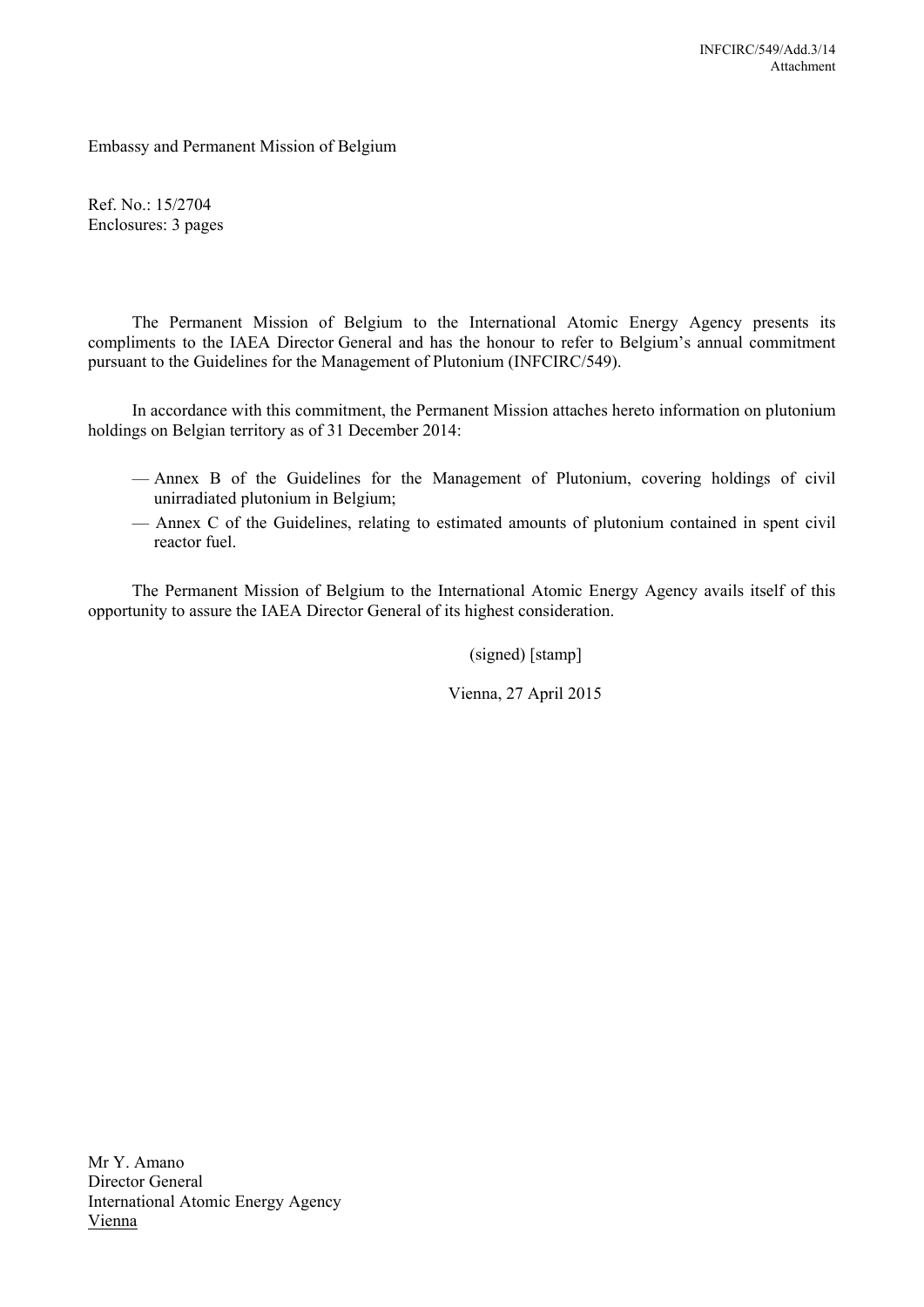#### <u>ANNEX B</u>

## Guidelines for management of plutonium

## Annual figures for holdings of civil unirradiated plutonium

## **National totals**

## **BELGIUM**

|    |                                                                                                                                                                                                                        | As of 31 Dec. 2014<br>(Previous year's figures in Brackets)<br>Rounded to 100 kg<br>plutonium |                     |
|----|------------------------------------------------------------------------------------------------------------------------------------------------------------------------------------------------------------------------|-----------------------------------------------------------------------------------------------|---------------------|
| 1. | Unirradiated separated plutonium in product stores at<br>reprocessing plants.                                                                                                                                          | 0 kg                                                                                          | $(0 \text{ kg})$    |
| 2. | Unirradiated separated plutonium in the course of<br>manufacture or fabrication and plutonium contained in<br>unirradiated semi-fabricated or unfinished products at<br>fuel or other fabricating plants or elsewhere. | p.m.                                                                                          | (p,m)               |
| 3. | Plutonium contained in unirradiated MOX fuel or other<br>fabricated products at reactor sites or elsewhere.                                                                                                            | 900 kg                                                                                        | $(1400 \text{ kg})$ |
| 4. | Unirradiated separated plutonium held elsewhere.                                                                                                                                                                       | p.m.                                                                                          | (p.m.)              |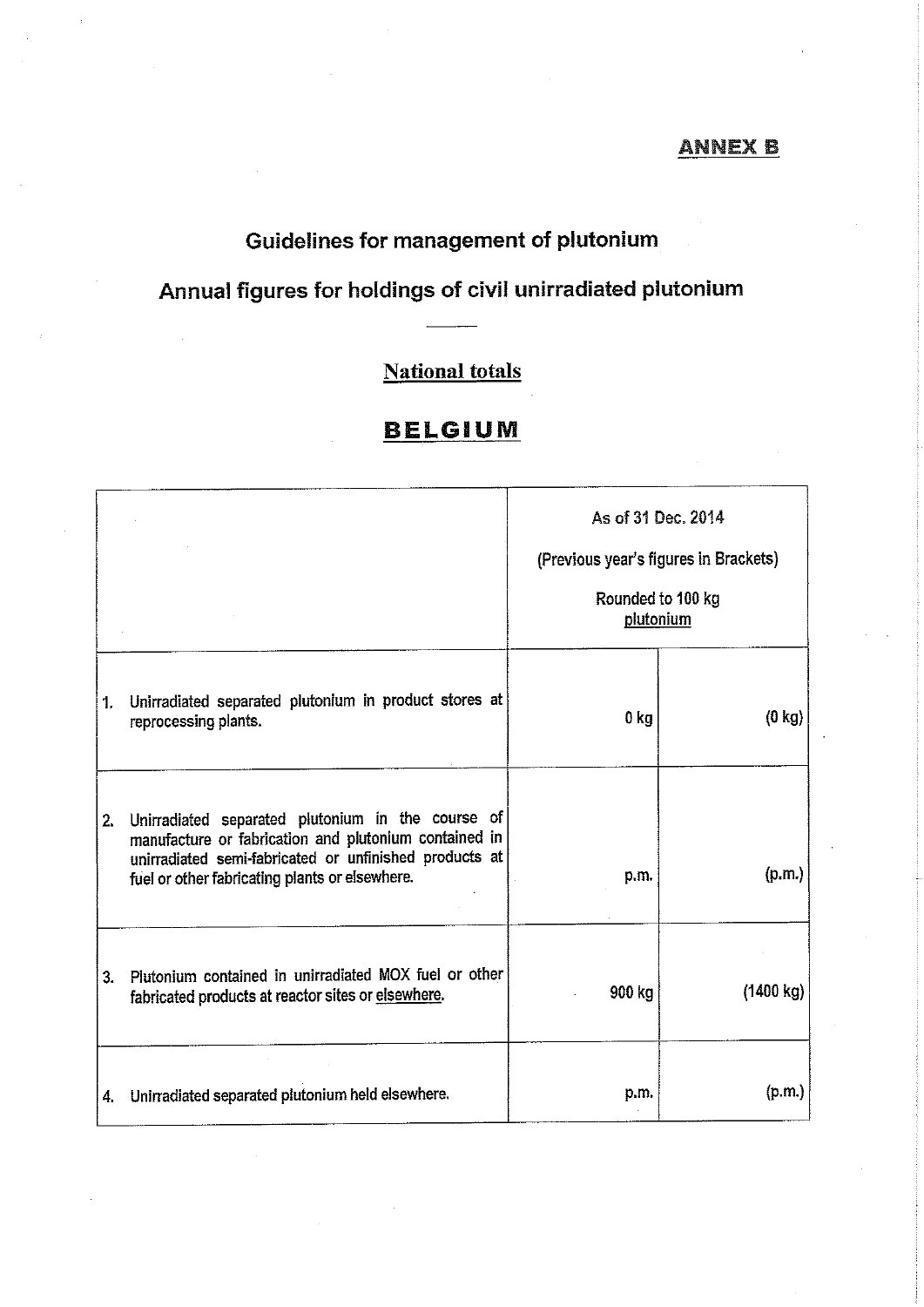| Note:<br>$\left( i\right)$ | Plutonium included in lines 1-4 above belonging to<br>foreign bodies.                                                                                                                                                                                                                               | 900 kg                                                                    | (1300 kg)                                                                   |
|----------------------------|-----------------------------------------------------------------------------------------------------------------------------------------------------------------------------------------------------------------------------------------------------------------------------------------------------|---------------------------------------------------------------------------|-----------------------------------------------------------------------------|
| (ii)                       | Plutonium in any of the forms in lines 1-4 above held<br>in locations in other countries and therefore not<br>included above.                                                                                                                                                                       | 0 <sub>kg</sub>                                                           | $(0 \text{ kg})$                                                            |
| (iii)                      | Plutonium in international shipment for which the<br>Government of Belgium still retains Safeguards<br>responsibility is included in the appropriate lines<br>above. The Government with jurisdiction over the<br>owner of the plutonium is responsible for resolving<br>any residual difficulties. | 0 <sub>kg</sub>                                                           | $(0 \text{ kg})$                                                            |
| (iv)                       | It is open to Governments to add any further<br>information or explanation which they believe helpful                                                                                                                                                                                               | p.m. does not<br>necessarily mean<br>zero:<br>it means less than<br>50 kg | (p.m.) does not<br>necessarily mean<br>zero;<br>it means less than<br>50 kg |

 $\label{eq:2.1} \mathcal{L}(\mathcal{L}(\mathcal{L})) = \mathcal{L}(\mathcal{L}(\mathcal{L})) = \mathcal{L}(\mathcal{L}(\mathcal{L})) = \mathcal{L}(\mathcal{L}(\mathcal{L})) = \mathcal{L}(\mathcal{L}(\mathcal{L})) = \mathcal{L}(\mathcal{L}(\mathcal{L})) = \mathcal{L}(\mathcal{L}(\mathcal{L})) = \mathcal{L}(\mathcal{L}(\mathcal{L})) = \mathcal{L}(\mathcal{L}(\mathcal{L})) = \mathcal{L}(\mathcal{L}(\mathcal{L})) = \mathcal{L}(\mathcal{L}(\mathcal{L})) = \math$ 

 $\dot{\varepsilon}$ 

 $\hat{\boldsymbol{\beta}}$ 

 $\sim$   $\sim$ 

 $\label{eq:2} \frac{1}{\sqrt{2}}\left(\frac{1}{\sqrt{2}}\right)^2\frac{1}{2}\left(\frac{1}{\sqrt{2}}\right)^2$ 

 $\sim 10^{-1}$